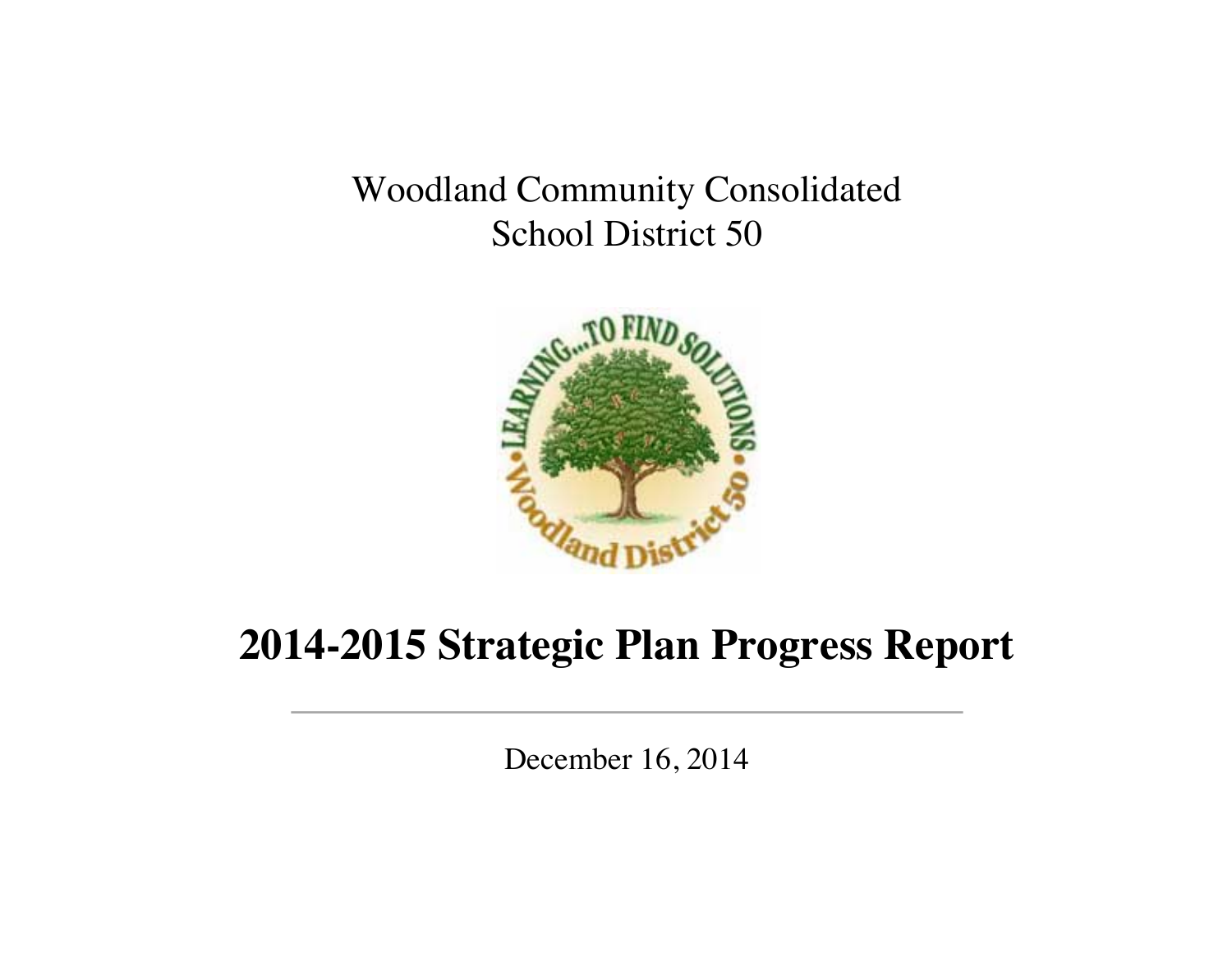The written report from the Superintendent on the progress of strategic plan goals and initiatives is attached. The manner in which the goals and initiatives are achieved encompasses the collaborative efforts of the school staff, the school administrators and district department leaders.

The report will be placed on the web for public viewing following the December 16 Board meeting. Dr. Swoboda will give a presentation highlighting this years initiatives and the progress of the Strategic Plan Committees.

### **2014-2015 Strategic Plan Goals and Initiatives**

#### **Student Learning:**

Woodland will improve the learning, thinking and decision-making abilities of every student in all curricular areas to develop a responsible global citizen.

- Incorporate 21<sup>st</sup> Century Skills and Next Generation Science Standards Framework integrated within the Common Core Curriculum.
	- *Completion Date – June 30, 2015*
- Develop and implement "Support for All" taskforce to support low income underperforming students. *Completion Date – June 30, 2015*

#### **Financial Resources:**

Woodland will secure and carefully manage the financial resources required to ensure the ongoing quality of our schools.

• Complete a long-range facility plan, which prioritizes operational and capital needs as well as planned building improvements. *Completed – July 29, 2014*

#### **Internal Community:**

Woodland will support a positive learning environment of all members of our school community in order to enhance the achievement and growth of each student.

• Develop and implement programs in all schools to help parents further their child's education outside of the school day. *Completion Date – June 30, 2015*

### **External Community:**

Woodland will increase the engagement, sense of pride and active participation of community members in order to support the school district.

• Refine and adopt the communication protocols for the Board of Education with the external community. *Completion Date – June 30, 2015*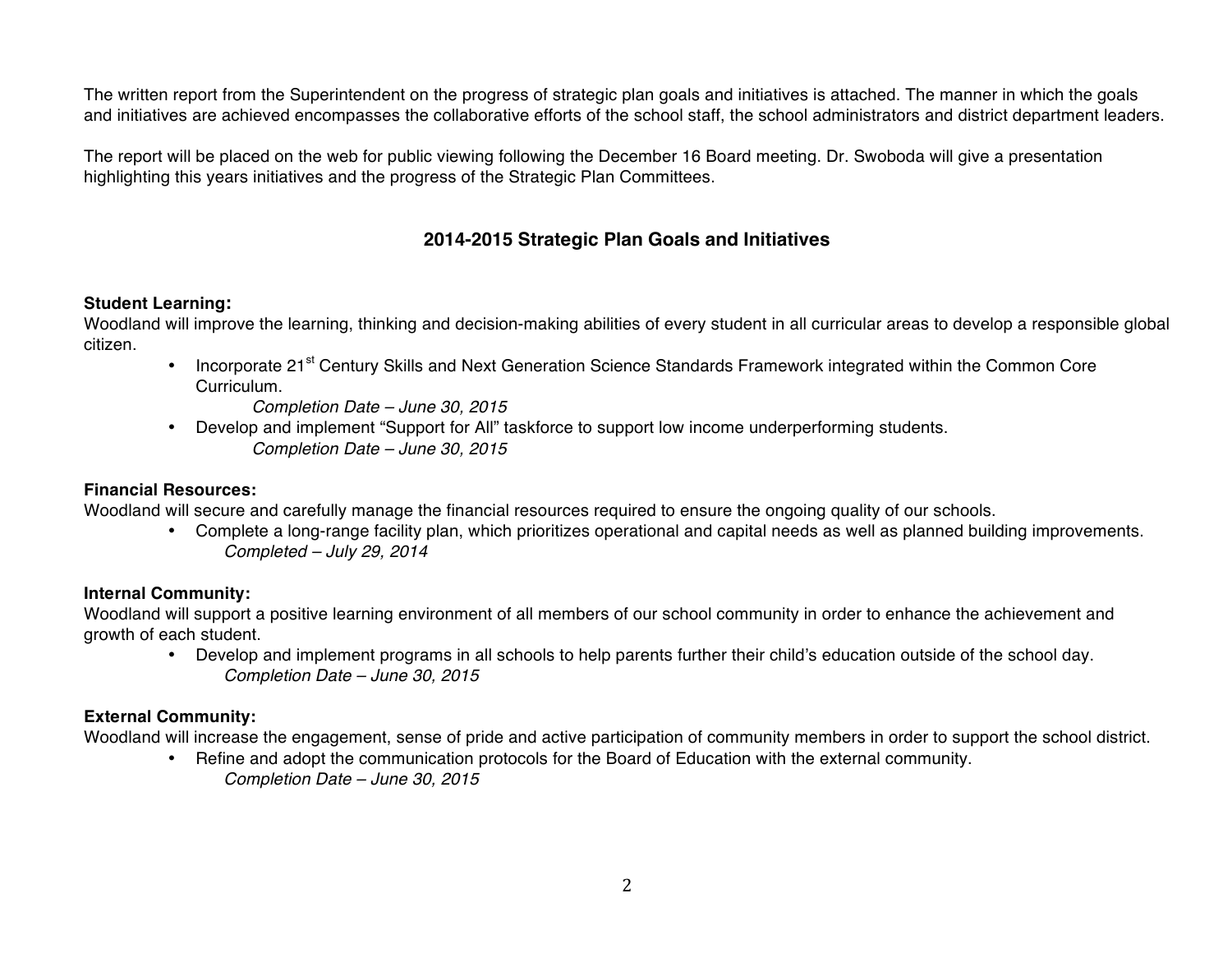### **Technology:**

Woodland will develop and implement programs and activities to increase technology access for all learners while safely integrating its use into the learning programs.

- Expand equal technology access opportunities for all students. *Completion Date – June 30, 2015*
- Acquire and allocate technology based on the Common Core Standards, students' use of technology in the classroom and school need as part of the overall leasing strategy. *Completion Date – June 30, 2015*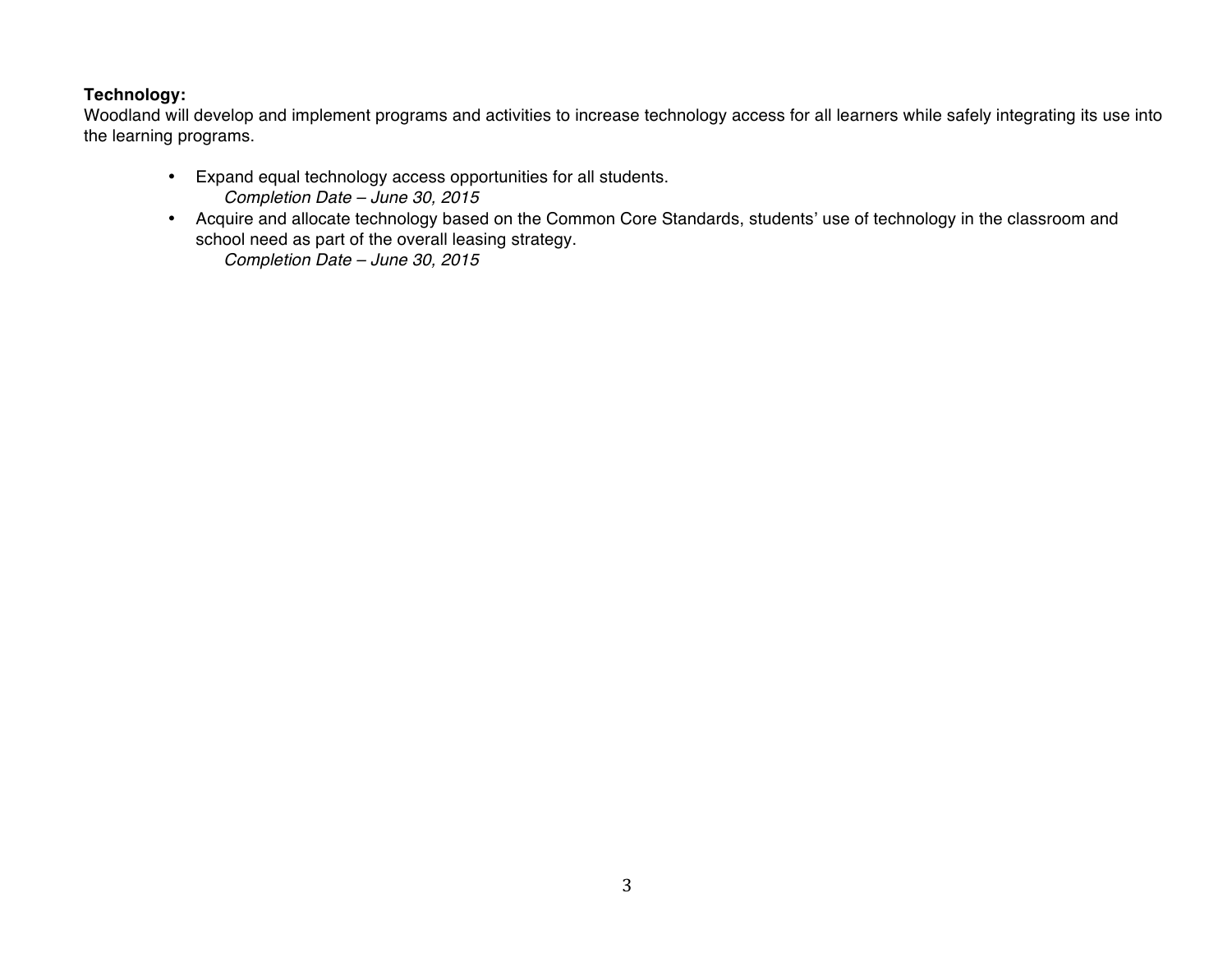## **Student Learning 2013-2014**

*Woodland will improve the learning, thinking, and decision-making abilities of every student in all curricular areas to develop a responsible global citizen*

**Initiative:** Develop and implement "Support for All" taskforce to support low income underperforming students.

The Support for All Planning Team met September  $5<sup>th</sup>$ , October 24<sup>th</sup> and December 12<sup>th</sup>.

Members: Jen Bova, Holly Colin, Tiffany Drake, Ken Hyllberg, Elizabeth Szepesi, Tim Tyrell and Steve Thomas

*Informing the Staff of the Resources Available*

- Two administrative groups have presented the community resources available to our Woodland families: Warren Newport/CLC group and the Realtors and Rental Unit Owners.
- All information presented will be communicated to the social workers directly. The presentations and contact information will be also be made accessible to all staff via the Wildcat Web.
- The principal teams are working to educate staff on our enrollment data and how our district is changing. Dr. Hyllberg has presented to all of Elementary on October 10<sup>th</sup>. Stacey Anderson presented to the Primary staff on August 25<sup>th</sup>. The Middle School administration presented to their staff on October 8<sup>th</sup> and Dr. Tyrell present *Poverty in Mind* to the Intermediate staff staff on October 7<sup>th</sup>.
- The administration teams are asking their staff these questions:
	- o How does this impact student instruction?
	- $\circ$  What barriers do our systems have that prevent full success of these students?
	- $\circ$  What can each of us do to ensure we are respectful to the needs of students in poverty?
	- o Many solutions begin with establishing connections with our students.
- Tiffany Drake and Dr. Joy Swoboda presented to the Board of Education September 23<sup>rd</sup>.
- Both Elementary Schools are conducting a *Poverty in Mind* book study. The book study has met several times during the year. Approximately, 70 staff members are participating.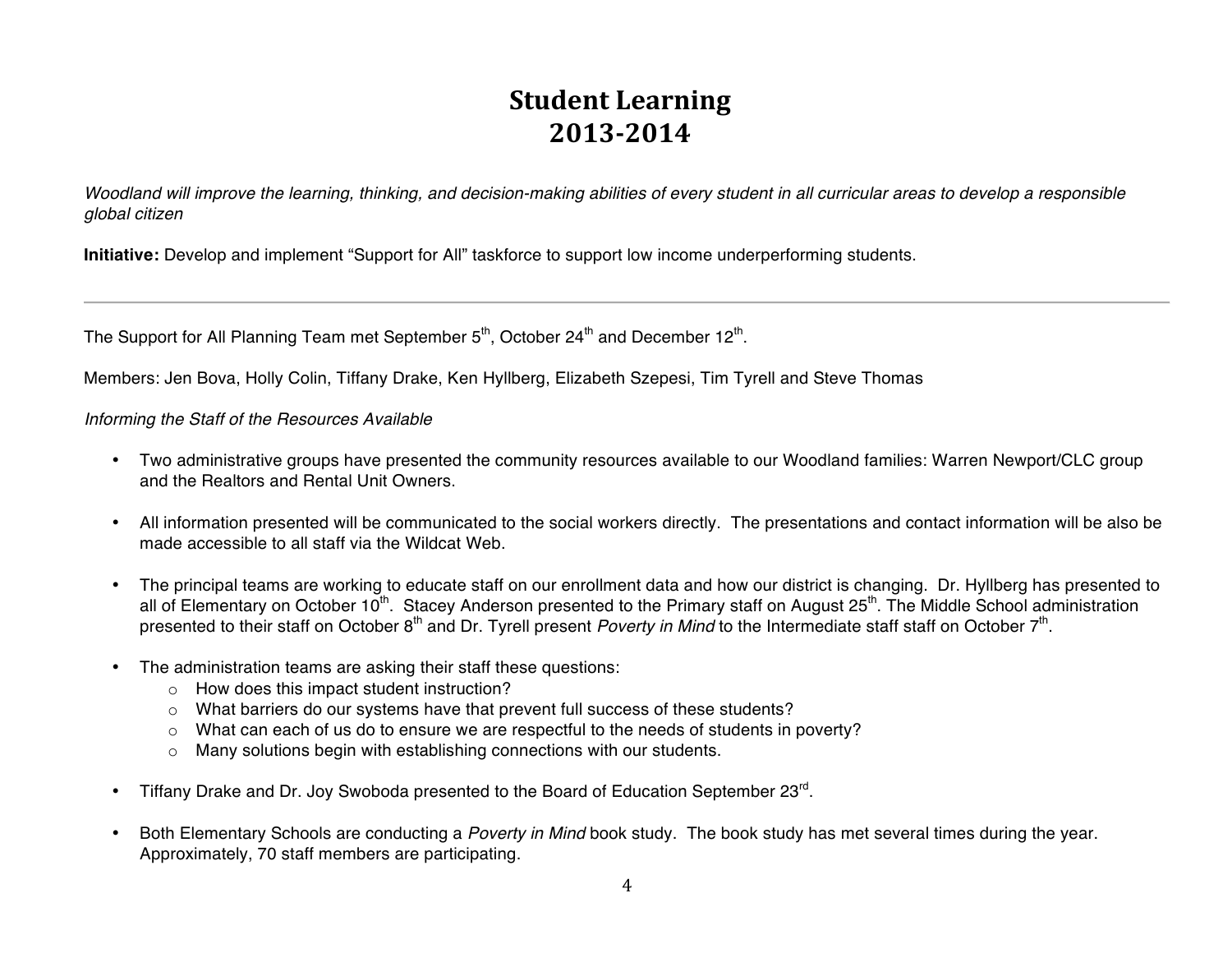• Dr. Hyllberg is sharing poverty data, insight and actions with the administrators and staff.

#### *Informing Woodland Families of the Resources Available*

• We are obtaining hard copies of the community resource materials and determining a display method for these resources for all Woodland families to see when they enter our school offices.

Community agencies that support our families will be invited to Proof of Residency. The community can use this opportunity to help families set up their children for academic success, and deal with the issues that distract students from succeeding.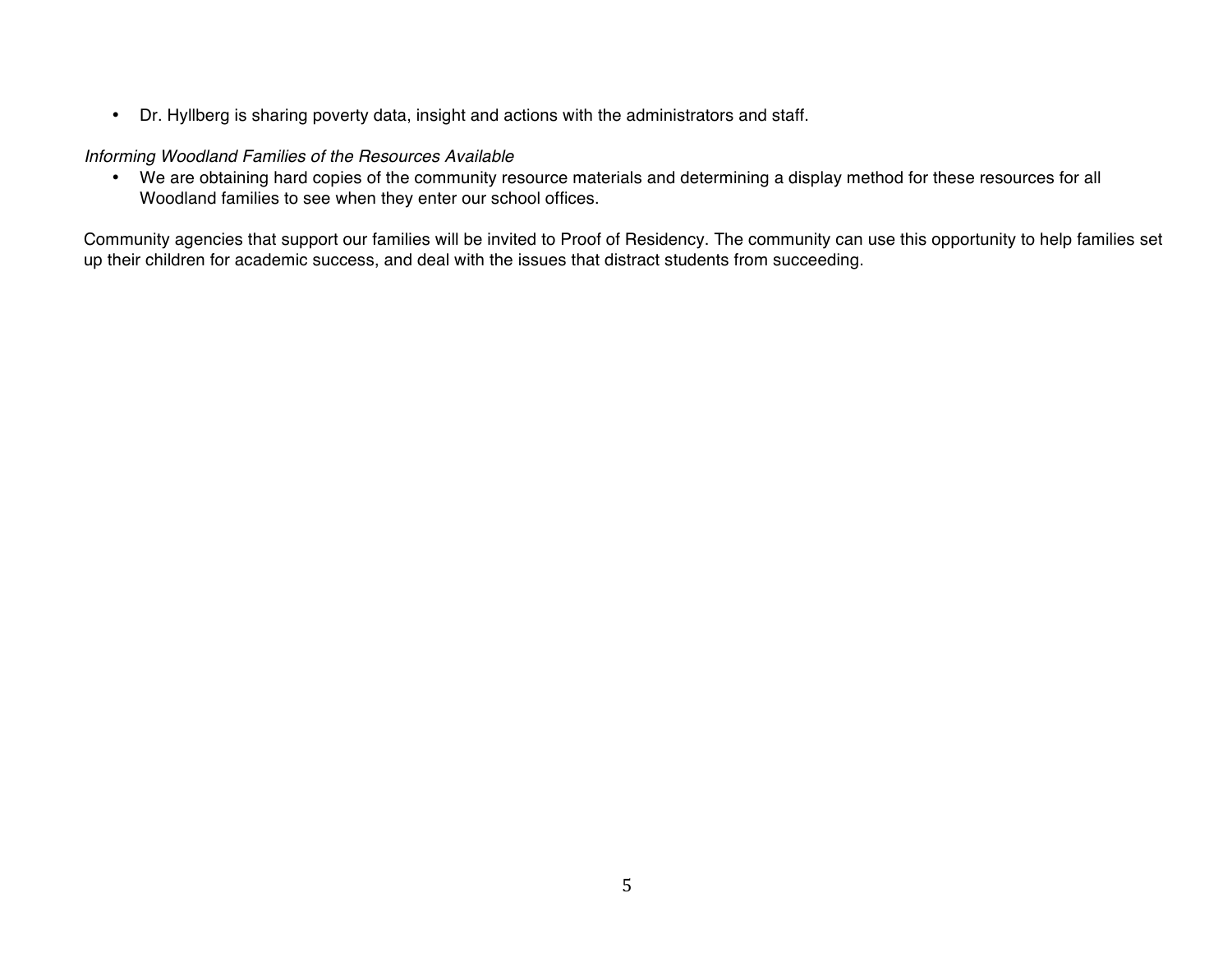## **Student Learning 2013-2014**

*Woodland will improve the learning, thinking, and decision-making abilities of every student in all curricular areas to develop a responsible global citizen*

**Initiative 1:** Incorporate 21st Century Skills and Next Generation Science Standards (NGSS) Framework integrated with the Common Core **Curriculum** 

Full implementation for NGSS is to be in the year 2017. Currently Middle School and K-5 teachers are in different places on the NGSS journey. This aligns with our plan of implementing Math in FY16 and English Language Arts in FY17.

- **Action 1:** Kindergarten Fifth grade teachers and reading specialist staff are provided training to begin writing the first NGSS unit to be piloted in the Fall of 2015
	- March 12, 2014 Teaching and Learning administrators attended Lake County Curriculum Resource Council with six staff to begin the process and develop a plan of incorporating the NGSS into instruction.
	- September 12, 2014 Twenty-five K-5 teachers and reading specialist staff were trained and began writing NGSS units. The goal is to have one unit to pilot by the fall of 2015.
	- September 25-26, 2014 Thirty K-5 teachers and reading specialist staff were trained and began writing NGSS units.
	- November 2014 K-5 staff has held one workday per grade level to continue writing on the NGSS units.
- **Action 2:** Middle School science teachers were trained and began writing NGSS units:

March 12, 2014 - Attended Lake County Curriculum Resource Council with three teachers to begin the process and develop a plan of incorporating the NGSS into their instructional plans. April 2014 - Middle School began holding monthly NGSS meetings that focused on current units and practices.

- April 25, 2014 Professional development day, all Middle School science teachers reviewed the cross-cutting concepts and ensured the performance expectations in current units.
- June 9, 2014 Twenty-one Middle School staff were trained on the shifts in NGSS.
- Summer 2014 Revised science units to assure performance expectations are written into current practices.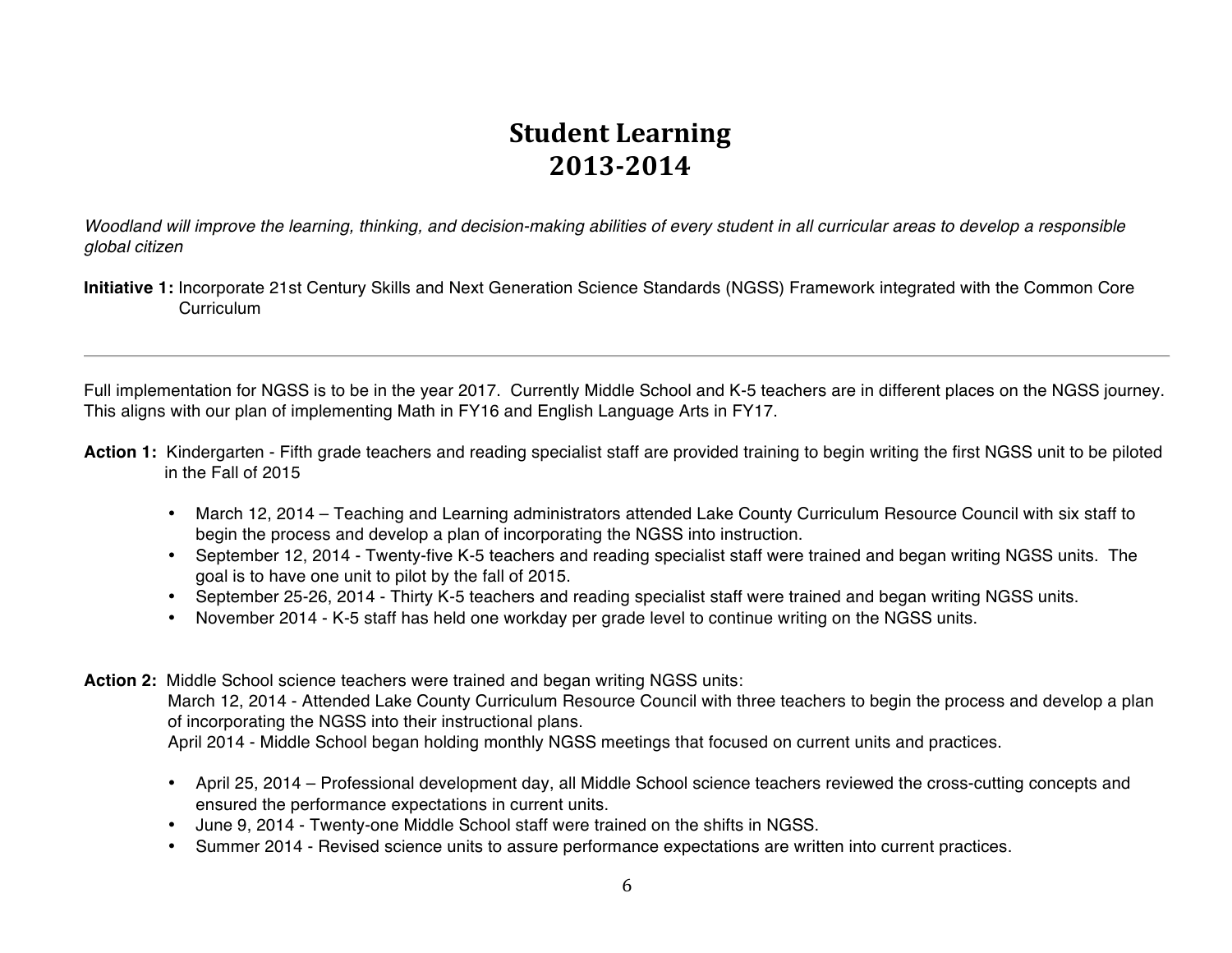- November 3, 2014 All Middle School staff were trained on use of current practices with science notebooks and continue to have students write pieces on claim, evidence and response, (CER).
- Middle School meets as grade level teams bi-weekly and the science grade levels continue to work on their NGSS units during this planning time.
- November 2014 Middle School administrators the Middle School Science Curriculum Coordinator and the Teaching and Learning department met to finalize the Scope and Sequence for NGSS.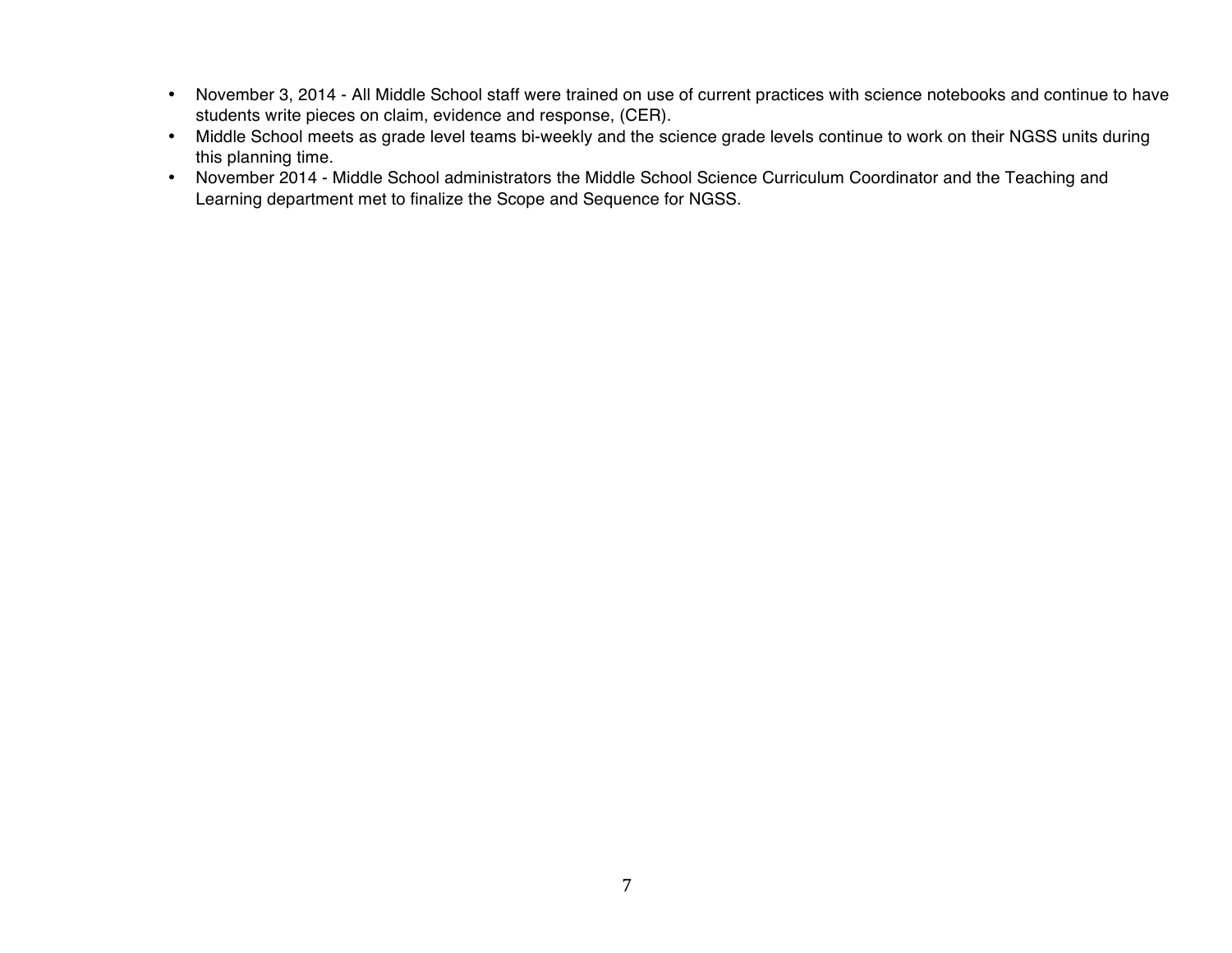## **Internal Community 2014-2015**

*Woodland will support a positive learning environment of all members of our school community in order to enhance the achievement and growth of each student.*

**Initiative 1:** Develop and implement programs in all schools to help parents further their child's education outside the school day.

Action 1: Create an Internal Community committee to vision out before or after school programs for ALL District 50 students

- Connect with and invite community partners to join the committee (Park District, KLC, libraries, etc.)
- Committee has over 30 members consisting of parents, community partners, teachers, and administrators
- As of December 18, 2014, this committee has met three times

**Action 2:** Share information on before/after school activities currently taking place in District 50 schools

#### *Middle School*

- Challenging All To Succeed (CATS).  $4<sup>th</sup>$  year of program.
- Afterschool program started November 2014 and continues through May 2015
- $\cdot$  30 at-risk  $6<sup>th</sup>$  grade students (based on data)
- Meeting 3 days per week, 1.5 hours per day
- 4 staff members
- Organizational, study, math, and reading skills
- Transportation included. Snack provided
- Held parent night (dinner & babysitting included, showed parents their child's MAP scores)
- Parent/student meetings will be held once a month

#### *Intermediate*

- After school CATS program similar to Middle School
- Program was community based last year
- 19-week program, 3 days per week
- 50-100 students per session
- Students selected based on involvement in intervention programs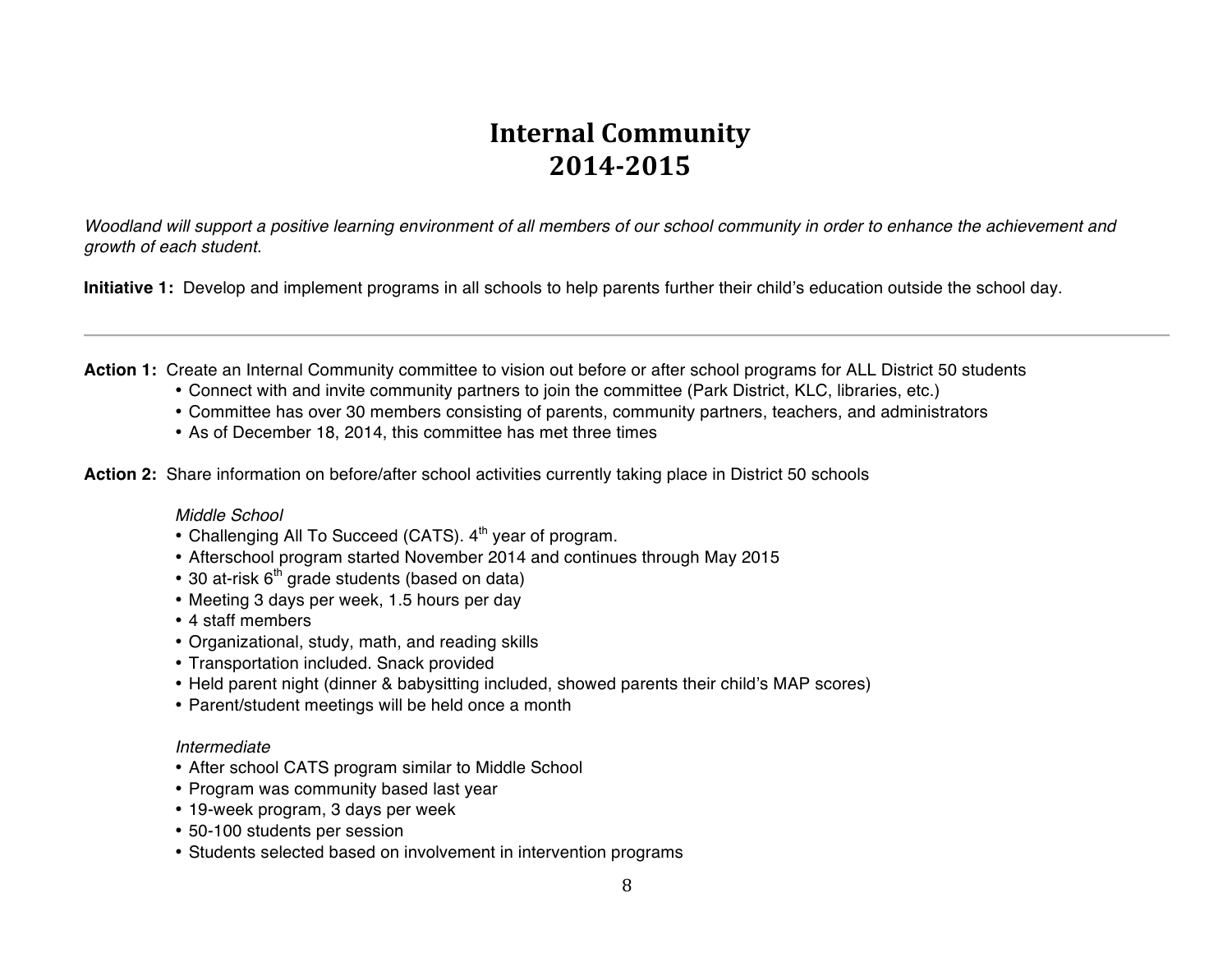• Students work on Math, LA, Homework Club

#### *Elementary*

- After school program
- Targeting all students who need academic support in reading and math
- $\cdot$  4<sup>th</sup> year
- Transportation provided
- Intramural money used to pay for staff
- Approximately 60 students this semester
- 24 sessions; 4 days per week; average groups of 4-6 students

#### *Primary*

- Early Start program was held the first three weeks in August (12 days, Monday-Thursday)
- Targeted students who have had no/little school experience and kindergarteners at risk for summer loss
- Used incoming kindergarten test scores
- Wrote a grant for the program hopeful that it can be offered again
- 36 incoming kindergarteners; 82 kindergarteners headed to 1<sup>st</sup> grade
- 3 hours of instruction
- Classes offered in Spanish as well
- **Action 3:** Committee members began to research before/after school programs offered at surrounding Lake County school districts
	- Types of programs (ie: athletic, academic, etc.)
	- Who is participating?
	- Length of programs during the year
	- How selected? (ie: teacher recommendation, parent request, etc.)
	- How is effectiveness of program(s) evaluated?
	- How is it staffed?
	- Use outside/community partners? (ie: Champions, Park District, etc.)
	- Cost of program(s) (funded from district, from families, from fees, etc.)
	- Transportation provided? If so, extra cost to families?
	- How many years has the district provided these programs?

**Action 4:** Collect growth data of students currently participating in after school District 50 programs.

**Action 5:** Discover what research says about how extending the school day impacts student learning and/or social well-being.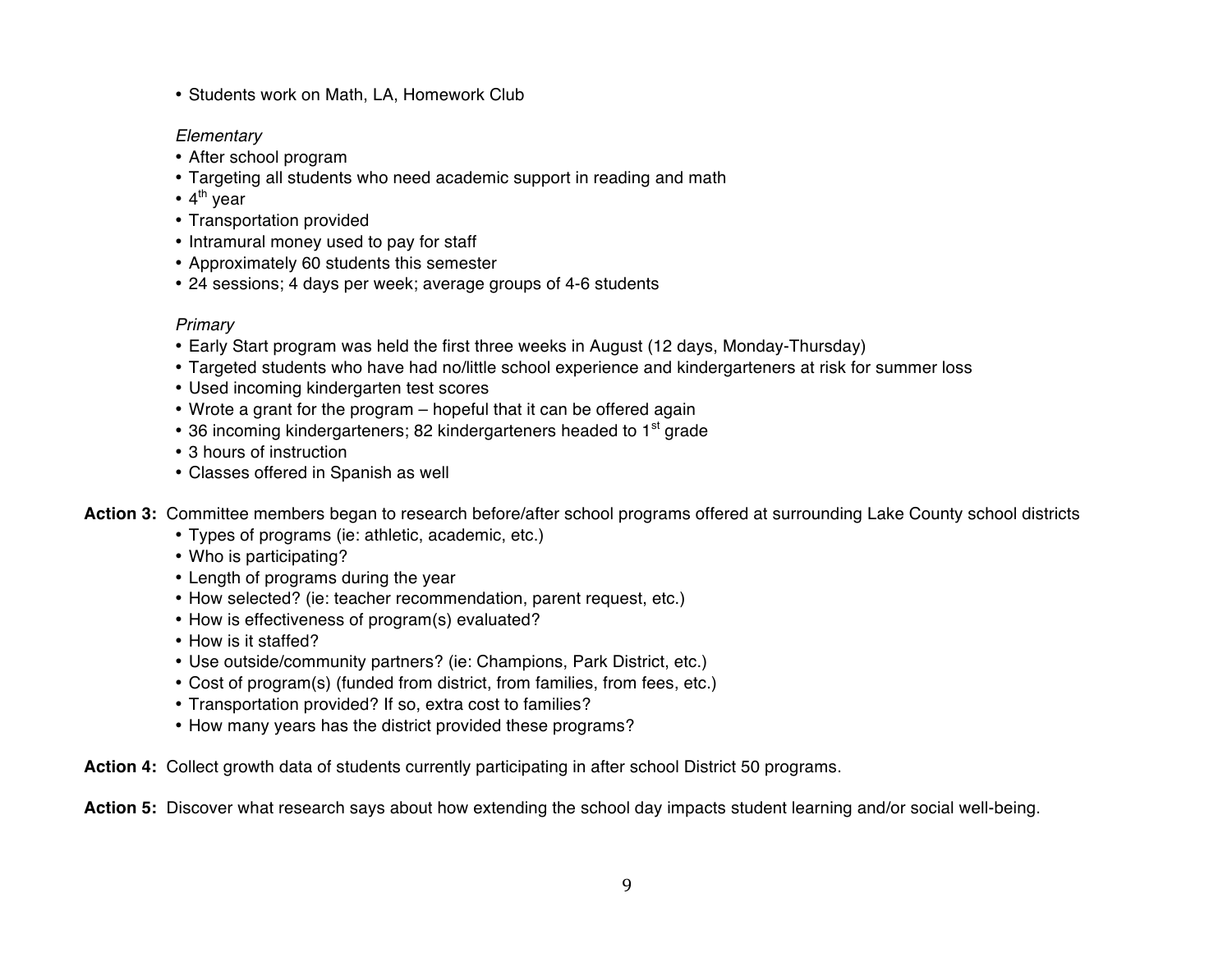- **Action 6:** Committee will consolidate all collected information and data and come up with systemic recommendations that would allow all students to participate in before or after school programs.
- Action 7: Present the range of options with strengths, costs and systemic recommendations to the Board of Education at Board meeting on 3/7/15.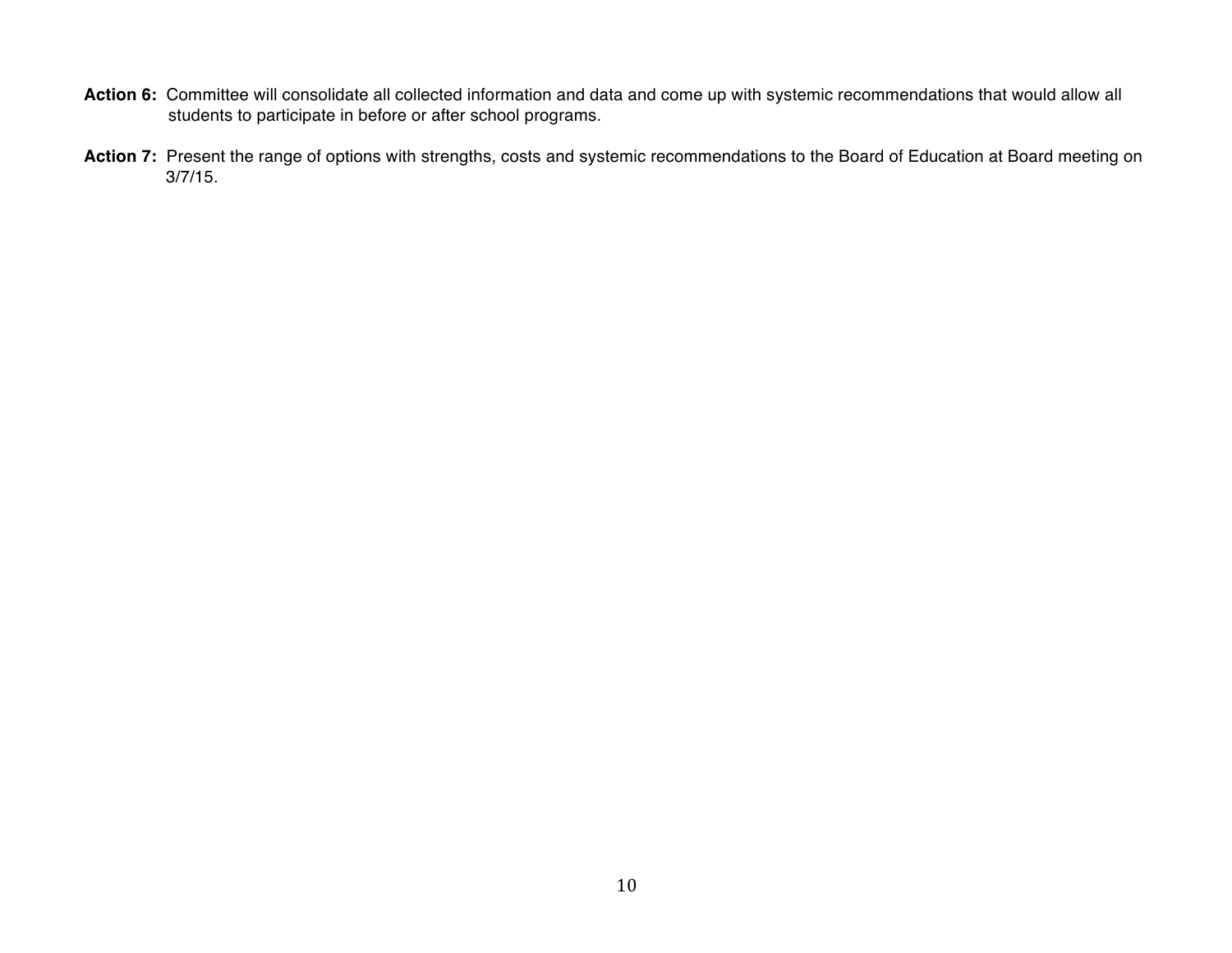## **External Community 2014-2015**

*Woodland will increase the engagement, sense of pride, and active participation of community members in order to support the school district*

**Initiative 1:** Refine and adopt the communication protocols for the Board of Education with the external community

- ! Researched and reviewed ways that the Board has communicated and engaged with its external publics (parents, taxpayers).
	- o Examples include:
		- Budget process/public hearing
		- School/Community events: Shop with an Educator, Dual Language Chats, Curriculum Nights
		- Education campaigns: Prairie Crossing Charter School
- ! Attended IASB workshop, *Connecting with the Community: The Board's Role and Work in Community Engagement.* Workshop highlighted the various ways the Board can engage with its community.
	- $\circ$  Inform/Engage: Provide public with balanced and objective information to assist them with understanding the problem, alternatives or solutions
	- o Consult: To obtain public feedback on analysis, alternatives and/or decisions
	- $\circ$  Involve: To work directly with the public throughout the process to ensure that public issues and concerns are consistently understood and considered
	- $\circ$  Collaborative: To partner with the public in each aspect of the decision including the development of alternatives and the identification of the preferred solution
- ! Currently developing a community engagement calendar that includes IASB's four levels of public participation spectrum: inform/engage, consult, involve, collaborate
	- o Examples include:
		- Financial Advisory Community Taskforce
		- Strategic Plan
		- School/community events
		- District surveys
		- Education campaigns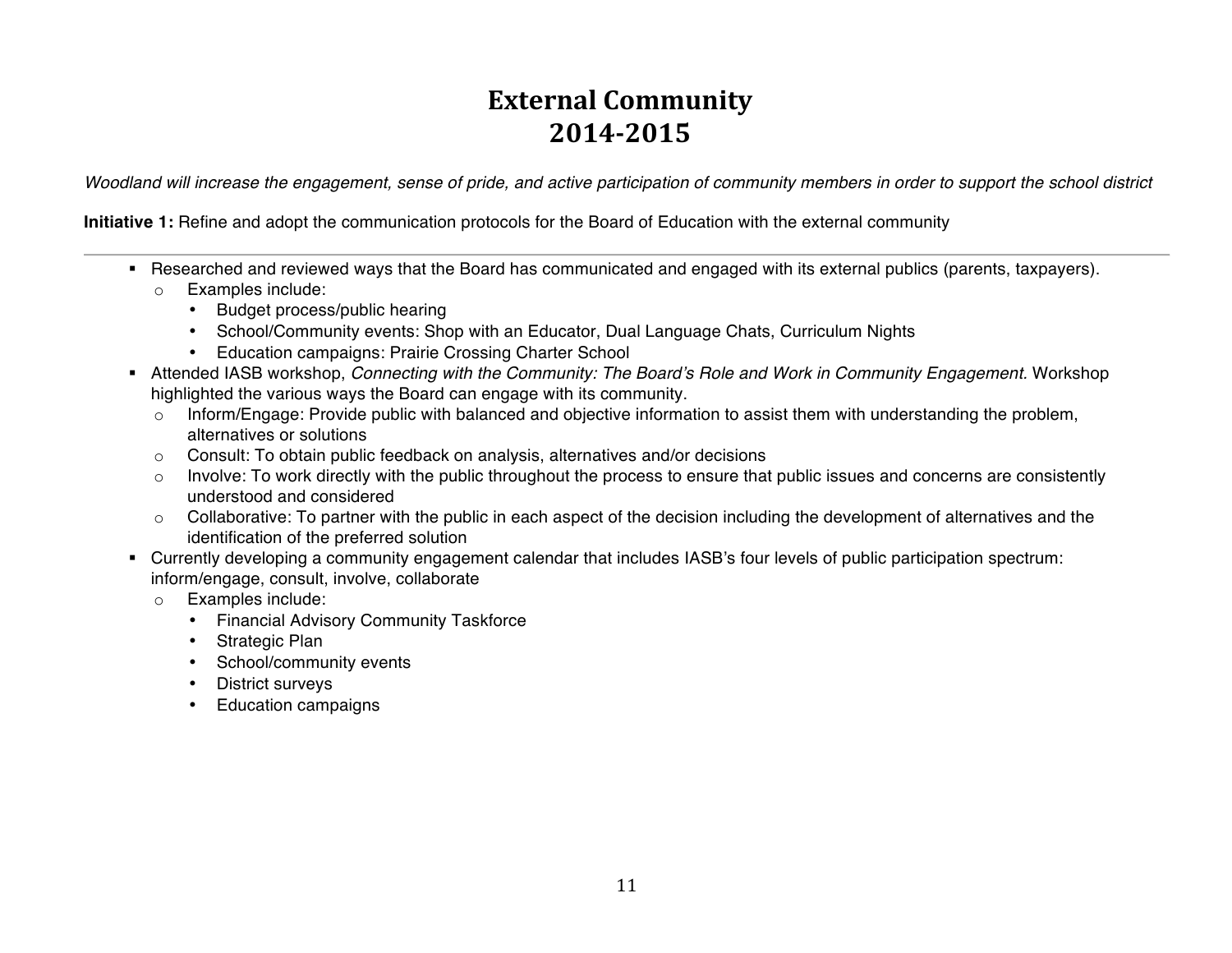### **IASB: Community Connections and Engagements**

| Inform/Engage                                                                                                                                                     | Consult                                                                                                                                                                | Involve                                                                                                                                                                                                                             | <b>Collaborate</b>                                                                                                                                                                                                                    |
|-------------------------------------------------------------------------------------------------------------------------------------------------------------------|------------------------------------------------------------------------------------------------------------------------------------------------------------------------|-------------------------------------------------------------------------------------------------------------------------------------------------------------------------------------------------------------------------------------|---------------------------------------------------------------------------------------------------------------------------------------------------------------------------------------------------------------------------------------|
| Objective: To provide the<br>public with balanced and<br>objective information to<br>assist them in<br>understanding the problem,<br>alternatives and/or solution | Objective: To obtain public<br>feedback on analysis,<br>alternatives and/or decision.                                                                                  | Objective: To work<br>directly with the public<br>throughout the process to<br>ensure that public issues<br>and concerns are<br>consistently understood<br>and considered.                                                          | Objective: To partner<br>with the public in each<br>aspect of the decision<br>including the<br>development of<br>alternatives and the<br>identification of the<br>preferred solution.                                                 |
| Promise to the public: We<br>will keep you informed.                                                                                                              | Promise to the public: We<br>will keep you informed,<br>listen to and acknowledge<br>concerns, and provide<br>feedback on how public input<br>influenced the decision. | Promise to the public: We<br>will work with you to<br>ensure that your concerns<br>and issues are directly<br>reflected in the<br>alternatives developed<br>and provide feedback on<br>how public input<br>influenced the decision. | Promise to the public:<br>We will look to you for<br>direct advice and<br>innovation in<br>formulating solutions<br>and incorporate your<br>advice and<br>recommendations into<br>the decisions to the<br>maximum extent<br>possible. |
| <b>Example: Fact sheets</b>                                                                                                                                       | Example: Public comment                                                                                                                                                | Example: Workshops                                                                                                                                                                                                                  | Example: Citizen<br>Advisory committees                                                                                                                                                                                               |
| Example: Websites                                                                                                                                                 | Example: Focus groups                                                                                                                                                  | Example: Deliberative<br>polling where random<br>sample groups engage in<br>deeper discussion                                                                                                                                       | <b>Example: Consensus</b><br>building                                                                                                                                                                                                 |
| Example: Open houses                                                                                                                                              | Example: Survey                                                                                                                                                        |                                                                                                                                                                                                                                     |                                                                                                                                                                                                                                       |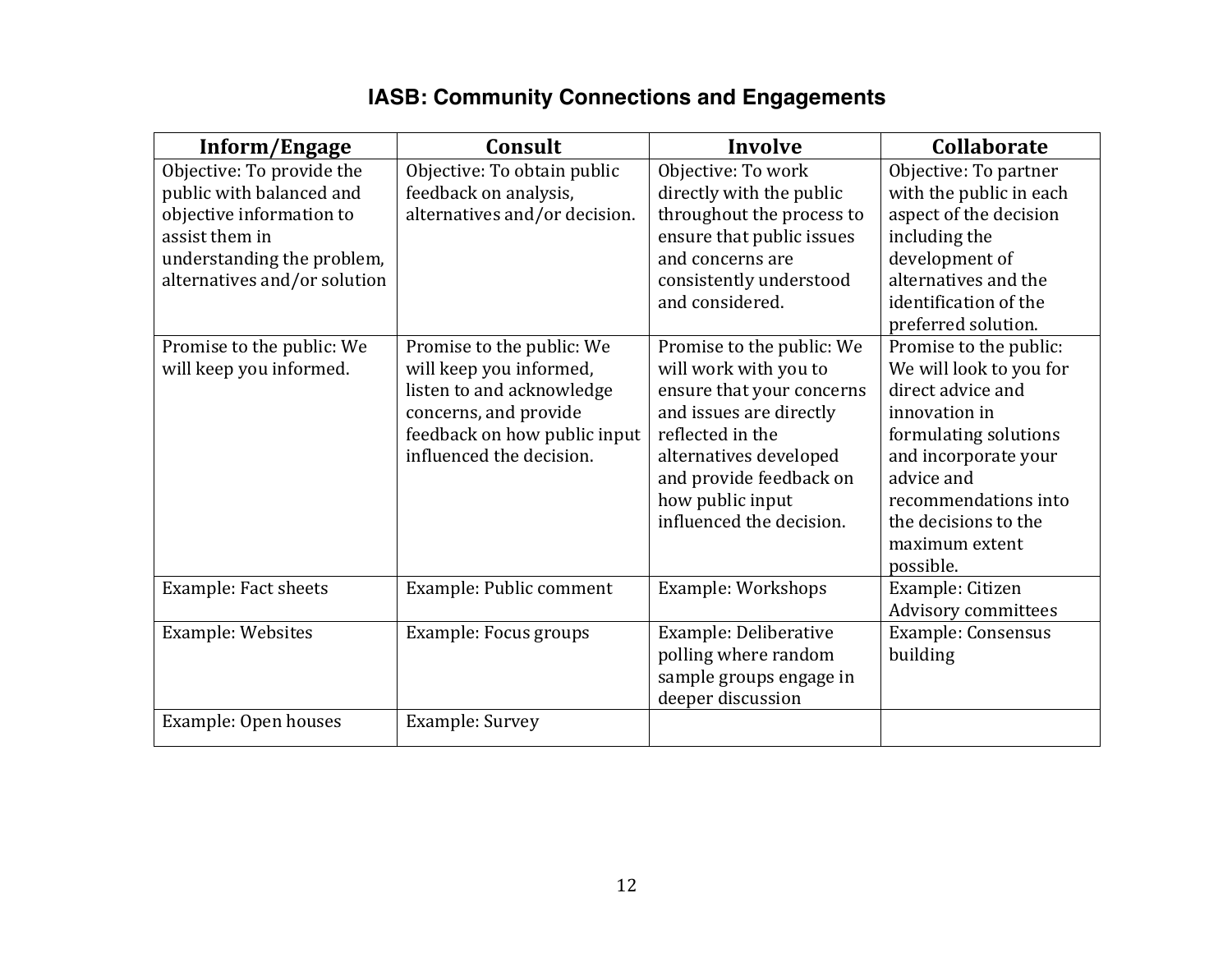### **Woodland District 50: Community Connections and Engagements**

| Inform/Engage               | Consult                          | <b>Involve</b>          | Collaborate                         |
|-----------------------------|----------------------------------|-------------------------|-------------------------------------|
| Board Forums: 2000 to       | Public hearings: Budget          | <b>Financial Review</b> | Strategic Plan: Fall 2006           |
| 2011                        | meeting                          | Committee: 2006         |                                     |
| Annual Report: 2004-2007    | <b>Communication Audit: 2008</b> |                         | <b>Financial Advisory</b>           |
|                             |                                  |                         | <b>Community Taskforce:</b><br>2009 |
| <b>BI-Annual district</b>   | Transportation survey: May       |                         | Strategic Plan:                     |
| newsletter: 2008-2010       | 2014                             |                         | October/December 2012               |
| District litigation against | Full-Day Kindergarten            |                         |                                     |
| PCCS: May 2014              | survey: May 2014                 |                         |                                     |
| Curriculum Nights: Fall     | Referendum re: Air               |                         |                                     |
| 2014                        | conditioning Primary: Spring     |                         |                                     |
|                             | 2015                             |                         |                                     |
| Bi-annual district          |                                  |                         |                                     |
| newsletter re-launch: July  |                                  |                         |                                     |
| 2014                        |                                  |                         |                                     |
| Annual district/Village     |                                  |                         |                                     |
| newsletter launch: August   |                                  |                         |                                     |
| 2014                        |                                  |                         |                                     |
| Facebook: July 2014         |                                  |                         |                                     |
| Senate Bill 16 campaign:    |                                  |                         |                                     |
| <b>Fall 2014</b>            |                                  |                         |                                     |
| Shop with an Educator:      |                                  |                         |                                     |
| December 2014               |                                  |                         |                                     |
| Dual Language Chats:        |                                  |                         |                                     |
| December 2014               |                                  |                         |                                     |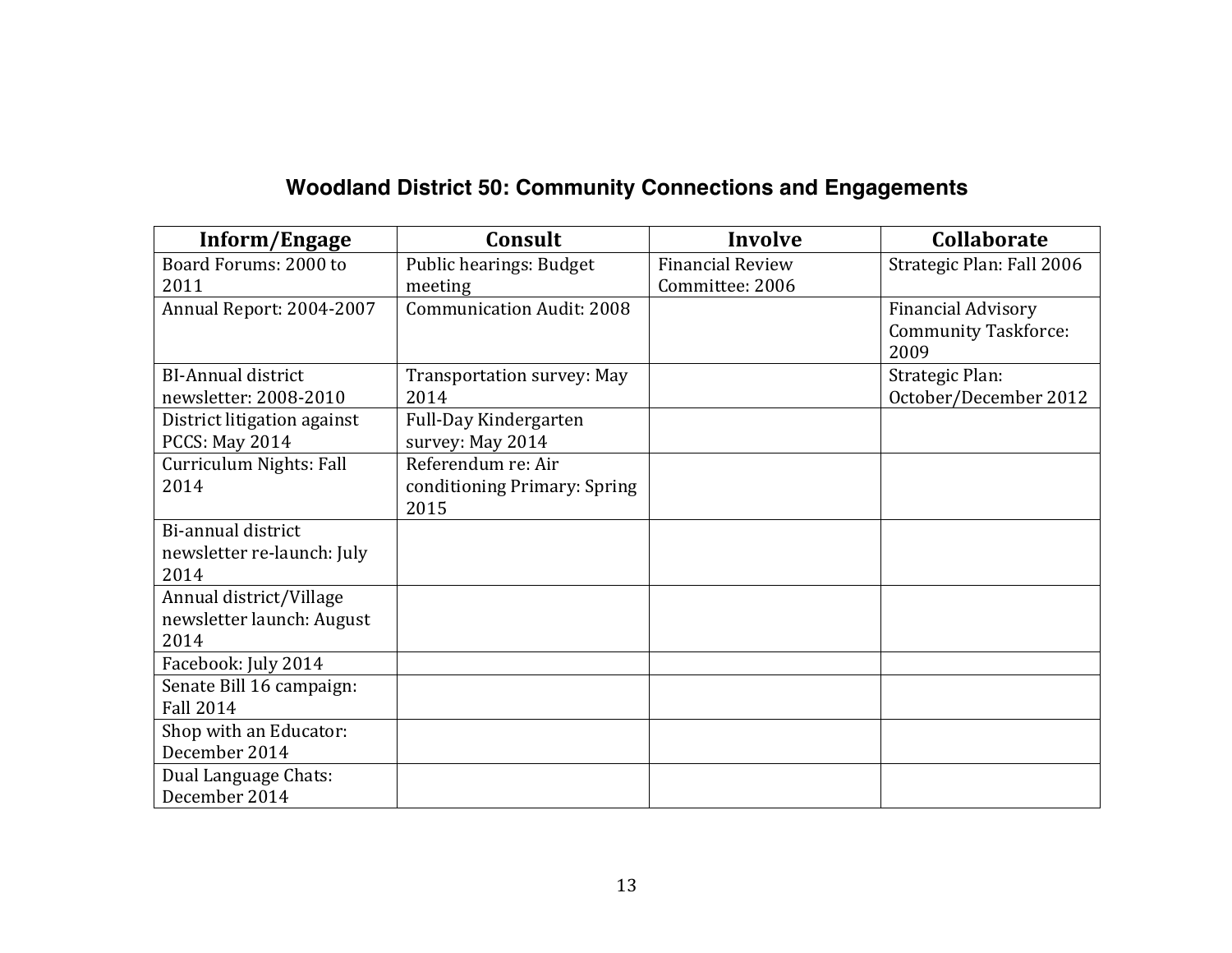# **Technology 2014-2015**

*Woodland technology committee has been empowered to develop recommendations and proceed with the development of action plans for this year for technology initiative 2 and 1B.*

**Initiative 2:** Acquire and reallocate technology based on Common Core Standards. Student's use of technology in the classroom and school need as part of the overall leasing strategy.

**Approach:** The approach the committee is taking is to have our staff develop technology requirements driven from Woodland developed data for the classroom at all schools based on curriculum, Common Core and 21<sup>st</sup> Century. We will give every staff member an opportunity to contribute to the data driven technology decisions. We will compare the Woodland Data to trends we find in school districts across the state of Illinois and in Lake County. Lastly we will look at recommendations for Common Core for "Best" practices in the classroom to help us develop a strategy that is sound in its recommendations supported by staff and sound comparative data and intellectual research.

**Action 1:** Review with teaching and administrative staff at all schools ways to enhance curriculum instruction through technology. Develop a sequence of technology reallocation or acquisition as part of the overall leasing plan.

- Worked with the principals to identify key staff for our committee across all grades
- Solidified 40 committee members including 9 administrators and 31 staff members
- Committee Meeting Scheduled on November 12 and every month through May
- Completed and reviewed with staff the inventory of all technology in the classroom by school
- Developed and distributed worksheets to committee to be used to identify technology requirements based on curriculum requirements at all grades and schools
- Developed and distributed worksheets to committee to be used to identify technology requirements for special education, dual language and data assessment and intervention for Tier I, II and III
- Committee met on November 12 and all materials were distributed and the school teams broke out into groups to discuss approach to gather data necessary to deliver technology requirements driven by Common Core and student use

**Action Plan 1.1:** Committee members returned to the schools with the goal of working with staff to identify key technology requirements in the classroom based on Common Core and student's use.

- Worksheets were uploaded into Google Forms and shared with staff
- Committee members discussing with staff members technology requirements based on curriculum and developing key technology drivers
- Director of Technology meeting and hosting individual workshops if necessary at the schools to help develop curriculum requirements and finalize technology worksheet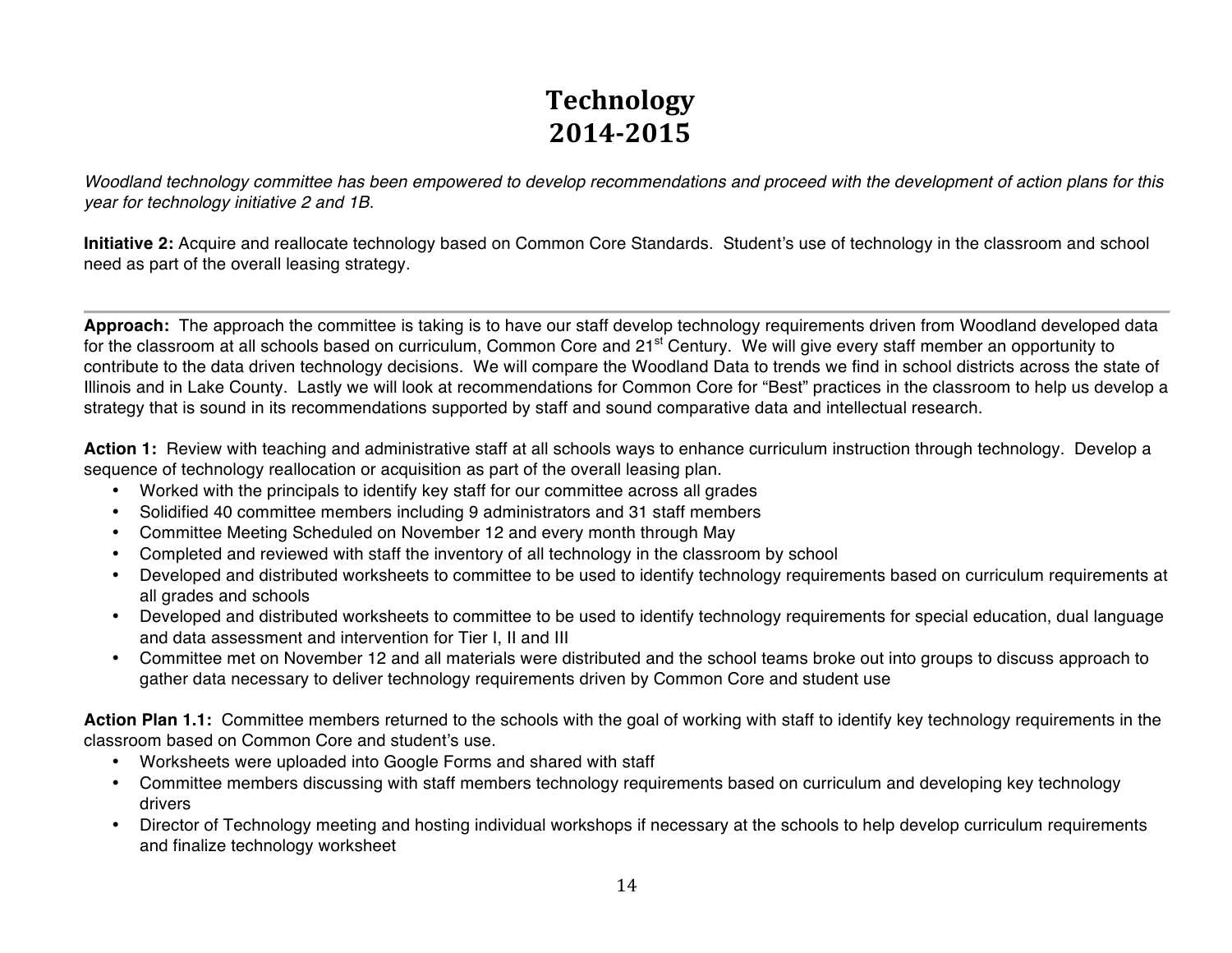- Special education developing curriculum based requirements for both classroom student use as well as assisted learning technology
- Dual language developing curriculum based requirements for classroom student use
- Developing data assessment and intervention requirements for district and student use

**Action Plan 1.2:** Director of Technology completed a survey of all school districts in Lake County and a large sample set throughout the state of Illinois to gather data on technology trends in education for comparison to Woodland School District technology use.

- Survey was developed that included the following questions:
	- o Are you 1:1 for all or across some grades
	- o Are you are Bring Your Own Device (BYOD) district
	- o Do you have a Learning Management System
	- o What technology is deployed in the classrooms
- Survey was sent to all Lake County schools and most Illinois State Schools. In total 200 school districts were surveyed and 128 responded
- Data will be shared with committee members at the December 16 meeting

**Action Plan 1.3:** Determine Assessment requirements for Woodland School District including PARCC defined by ISBE.

- Reviewed Illinois State Board of Education Partnership for Assessment of Readiness for College and Careers (ISBE PARCC) requirements a state required assessment as included in Common Core State Standards (CCSS)
- Reviewed Illinois English Language Proficiency Assessment (ACCESS) requirements that measures social and academic growth of English Language Learners
- Reviewed Dynamic Learning Maps (DLM) requirements that measures special education students academic growth
- Reviewed Measures of Academic Progress (MAP) requirements that measures student growth from fall to spring
- Working with principals at Elementary, Intermediate and Middle School to define PARCC driven requirements for FY15 and FY16
- Develop plan and requirements to be included in the student use requirements for each school

**Action Plan 1.4:** Committee members and the Director of Technology will host a staff forum at each school in January to discuss technology needs in the classroom.

**Action Plan 1.5:** Committee will develop and distribute a survey to all staff on technology use in the classroom.

Action Plan 1.6: Committee will review Common Core and 21<sup>st</sup> Century technology "best practices" based on state standards.

**Action Plan 1.7:** Committee members and the Director of Technology will host technology vendors based on curriculum requirements defined by the school staff and committee members with the intent to evaluate and identify technology needs in the classroom.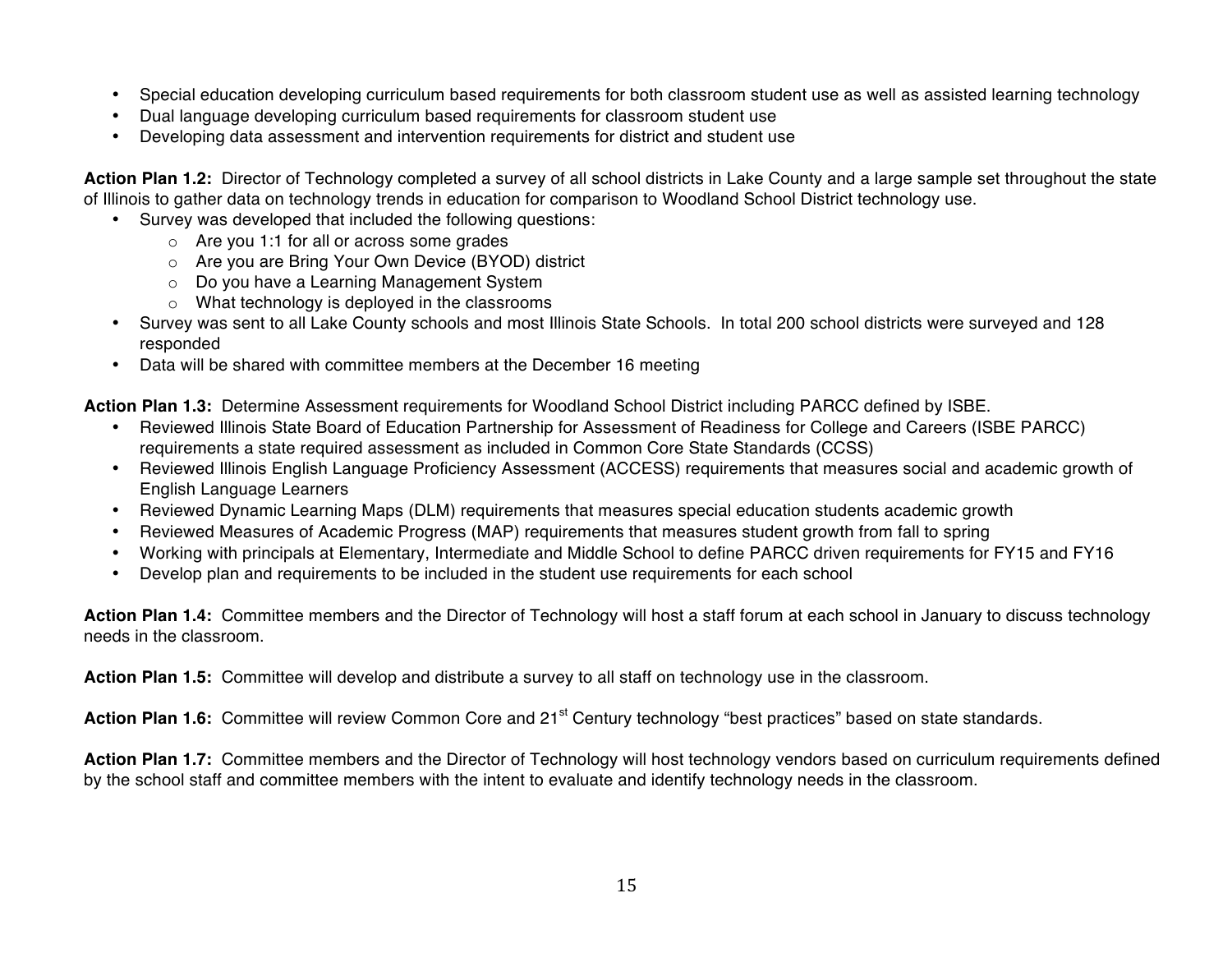**Action Plan 1.8:** Committee members, Teaching and Learning Department and the Director of Technology will communicate with parents and ask for feedback to support a technology and leasing strategy at all schools. This includes hosting a parent forum, attending PTA meeting and other school sponsored parent groups.

**Action 2:** Determine technology requirements and build into the annual lease, and then incorporate as an overall cost to the district in a threeyear plan.